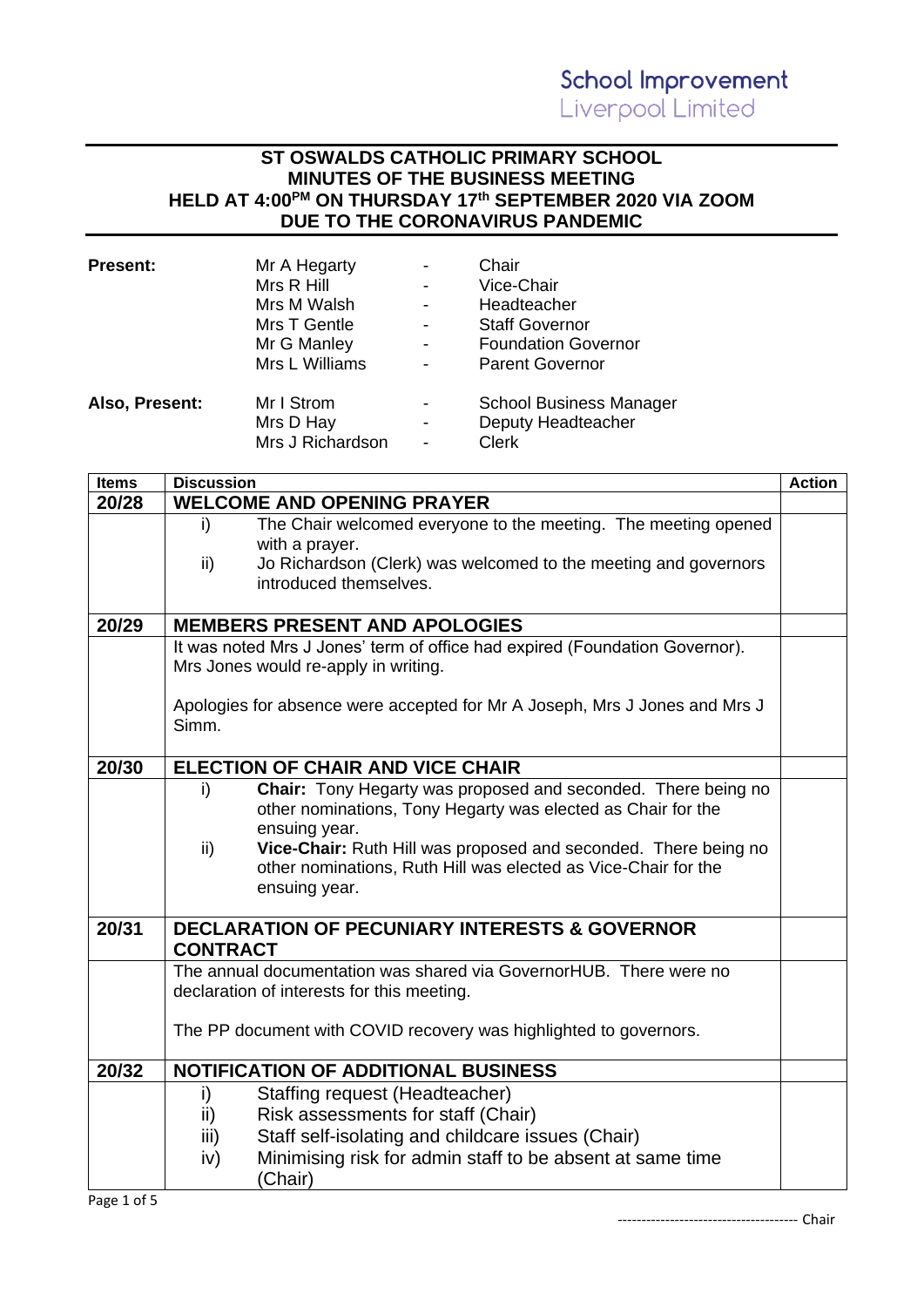|       | iverpool Limited                                                                                                   |  |  |
|-------|--------------------------------------------------------------------------------------------------------------------|--|--|
|       |                                                                                                                    |  |  |
| 20/33 | DATES OF GOVERNOR MEETINGS 2020-2021                                                                               |  |  |
|       | Governor meeting dates had been circulated prior to the meeting.                                                   |  |  |
|       | Governors agreed the dates.                                                                                        |  |  |
| 20/34 | <b>AGREEMENT ON COMMITTEES, TOR &amp; LINK GOVERNORS</b>                                                           |  |  |
|       | Terms of Reference had been previously shared on GovernorHUB. Following                                            |  |  |
|       | a discussion, governors agreed to continue with their roles on the following                                       |  |  |
|       | committees:                                                                                                        |  |  |
|       | <b>Resources Committee</b><br>$\bullet$                                                                            |  |  |
|       | Pay Review Committee<br>$\bullet$                                                                                  |  |  |
|       | <b>Standards and Curriculum Committee</b>                                                                          |  |  |
|       | Discipline, Grievance and Hearings Panel – as required.                                                            |  |  |
|       | Headteacher Performance Management                                                                                 |  |  |
|       | Governors agreed for the Link Governor roles to remain the same.                                                   |  |  |
| 20/35 | <b>MINUTES OF THE PREVIOUS MEETINGS</b>                                                                            |  |  |
|       | i)<br><b>Accuracy</b>                                                                                              |  |  |
|       | The minutes of the Full Governing Board Meeting dated 7th July                                                     |  |  |
|       | 2020 were AGREED as a true record and signed by the Chair.                                                         |  |  |
|       | <b>Matters Arising:</b><br>ii)                                                                                     |  |  |
|       | There were no matters arising.                                                                                     |  |  |
|       |                                                                                                                    |  |  |
| 20/36 | HEADTEACHER UPDATE ON NEW TERM                                                                                     |  |  |
|       | Mary Walsh gave a verbal report to governors. The key points were as follows:                                      |  |  |
|       | Following much reorganisation and planning school had re-opened<br>I)                                              |  |  |
|       | safely. Staff had been fabulous. It had been a massive joint effort                                                |  |  |
|       | with a lot of goodwill from the staff.                                                                             |  |  |
|       | Attendance on the first day was 97% with everyone delighted to be<br>ii)<br>back.                                  |  |  |
|       | Risk assessments had been agreed and were reviewed at least<br>iii)                                                |  |  |
|       | fortnightly with changes made as necessary, ie entrance and exit                                                   |  |  |
|       | times amended to ensure social distancing and reduce disruption                                                    |  |  |
|       | with local residents.                                                                                              |  |  |
|       | Year groups remained in bubbles. Lunchtimes, playtimes, starting<br>iv)                                            |  |  |
|       | and finishing times were staggered.                                                                                |  |  |
|       | The LA were encouraging schools to run smaller bubbles. After a<br>V)                                              |  |  |
|       | review it was clear this would not be feasible due to the length of                                                |  |  |
|       | time required for lunch and cleaning which would impact the                                                        |  |  |
|       | curriculum. Splitting bubbles would also restrict play thereby                                                     |  |  |
|       | impacting on children's mental health and wellbeing. School would                                                  |  |  |
|       | continue to review bubbles.                                                                                        |  |  |
|       | Staff were following social distancing where practically possible.<br>vi)                                          |  |  |
|       | The staff room had a max no of adults.<br>vii)                                                                     |  |  |
|       | Staff were wearing face coverings and visors when talking to visitors<br>viii)                                     |  |  |
|       | and at the start and end of the day.<br>Public Health Liverpool had sent an update to parents. It was noted<br>ix) |  |  |
|       | not all parents had been wearing face coverings and it had been                                                    |  |  |
|       | very challenging for school staff. Advice from Public Health had                                                   |  |  |
|       | been received so that anyone exempt should visit the site at quiet                                                 |  |  |
|       | times and remain 2m apart. All staff had been given a visor.                                                       |  |  |
|       | The visitor policy had been updated to include covid rules.<br>X)                                                  |  |  |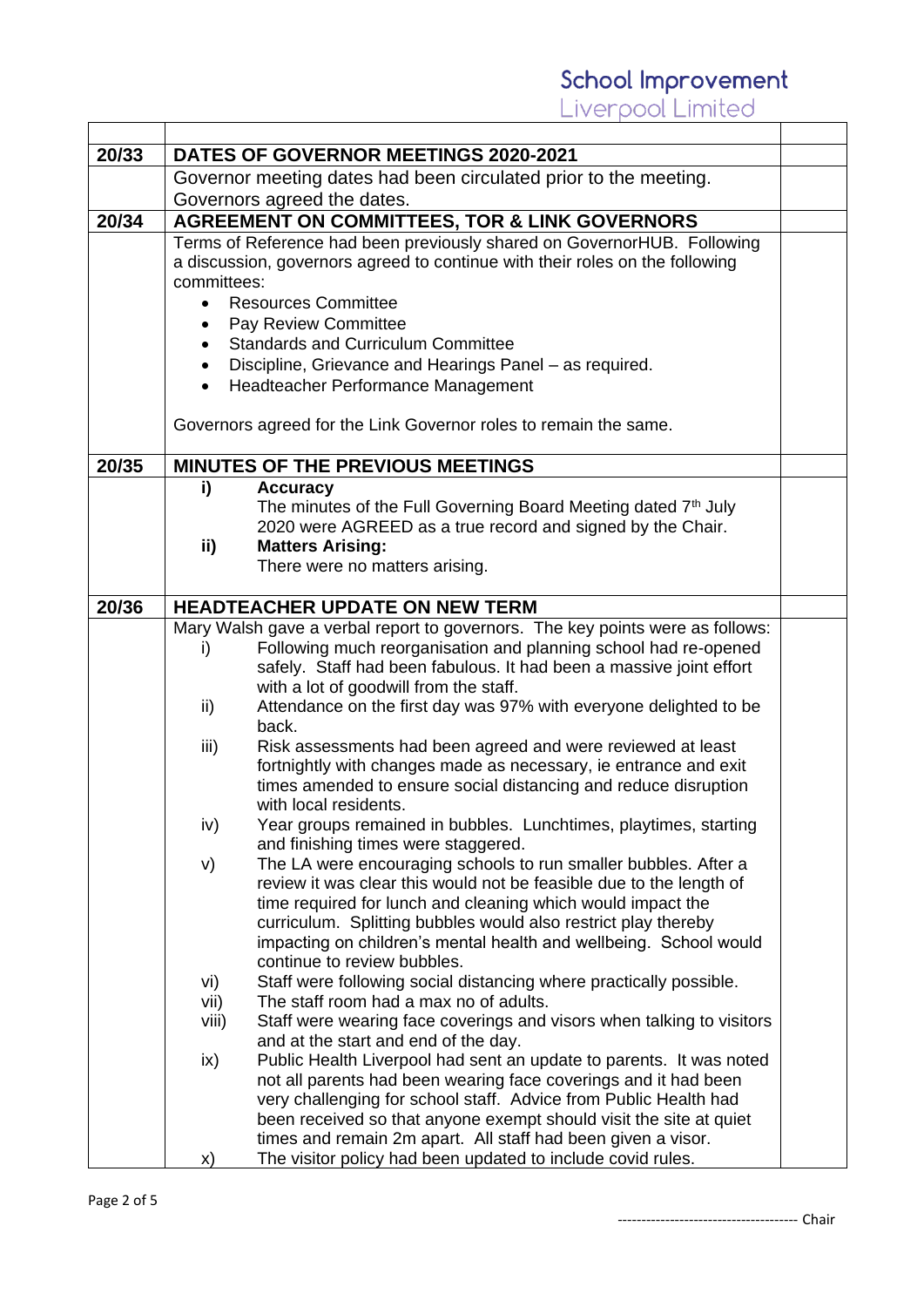| xi)     | The main emphasis was on good hygiene and this had been                                                                                   |  |
|---------|-------------------------------------------------------------------------------------------------------------------------------------------|--|
|         | embedded into the school routine.                                                                                                         |  |
| xii)    | The cleaning rota had been amended to 4 times per day and the                                                                             |  |
|         | two caretaker's hours had been adjusted to support with cleaning                                                                          |  |
|         | and any other issues that may arise.                                                                                                      |  |
| xiii)   | School were following the attendance guidance provided by the LA.                                                                         |  |
|         | There had been some mixed messages from the media, GPs etc.                                                                               |  |
|         | Attendance was challenging, time consuming and required a lot of                                                                          |  |
|         | organisation.                                                                                                                             |  |
| xiv)    | Governor challenge: the issues around the lack of testing had                                                                             |  |
|         | been reported at a recent headteacher and governor meeting.                                                                               |  |
|         | Advice had been that school were not clinicians and should                                                                                |  |
|         | direct people for advice the best way they can.                                                                                           |  |
| XV)     | It was important that risk assessments were followed in order to                                                                          |  |
|         | protect everyone.                                                                                                                         |  |
| xvi)    | Attendance codes highlighted those children who were isolating /                                                                          |  |
|         | getting tested etc.                                                                                                                       |  |
| xvii)   | Breakfast Club had started this week using a booking in system only<br>to ensure year group bubbles. The two buildings were used as       |  |
|         | Breakfast club areas to avoid unnecessary travelling through                                                                              |  |
|         | school. Each year group bubble had their own equipment.                                                                                   |  |
| xviii)  | Extra-curricular clubs - due to the additional workload this was not a                                                                    |  |
|         | priority and would not start this half term, however, it would be kept                                                                    |  |
|         | under review.                                                                                                                             |  |
| xix)    | Overall, the transition back into school had been very positive.                                                                          |  |
| XX)     | There had been an influx in admissions (approx. 30 excluding                                                                              |  |
|         | Reception class), 75% of which had EAL. Majority of these children                                                                        |  |
|         | had started at the end of lockdown, June/July. All children were                                                                          |  |
|         | settling in well.                                                                                                                         |  |
| xxi)    | The recovery curriculum included transition/catch up work including                                                                       |  |
|         | physical activity and PSHE which enabled children to get to know                                                                          |  |
|         | each other again and for staff to assess gaps.                                                                                            |  |
| xxii)   | Governor challenge: A question was asked about the mental                                                                                 |  |
|         | health needs of the children after school returned?                                                                                       |  |
| xxiii)  | HT said the children appeared amazingly resilient, those children                                                                         |  |
|         | who were struggling had been referred to Mrs Hyland and she was                                                                           |  |
|         | supporting them either in school or through the local mental health                                                                       |  |
|         | offer.                                                                                                                                    |  |
| xxiv)   | Weekly lessons to continue curriculum during lockdown had                                                                                 |  |
|         | included digital links and paper copies of activities. Each year group<br>had been sent a detailed weekly plan of activities and lessons. |  |
| XXV)    | A questionnaire had been sent to parents to help organise any                                                                             |  |
|         | additional home learning and access to IT at home.                                                                                        |  |
| xxvi)   | Subject leaders had identified key skills and objectives in core                                                                          |  |
|         | subjects that had been missed throughout lockdown. The recovery                                                                           |  |
|         | curriculum was based around essential key skills and learning                                                                             |  |
|         | missed as well as new learning. School is to concentrate on the                                                                           |  |
|         | core subjects and wellbeing with foundation subjects introduced at a                                                                      |  |
|         | later date. Current priorities were PSHE, RE, Maths, English and                                                                          |  |
|         | Phonics.                                                                                                                                  |  |
| xxvii)  | It had been important to assess using formative teacher                                                                                   |  |
|         | assessment for the children before any tests if applicable.                                                                               |  |
| xxviii) | SEND within the City remained a challenge. 8 x EHCPs had been                                                                             |  |
|         | awarded over of the Summer which affected staffing and resources.                                                                         |  |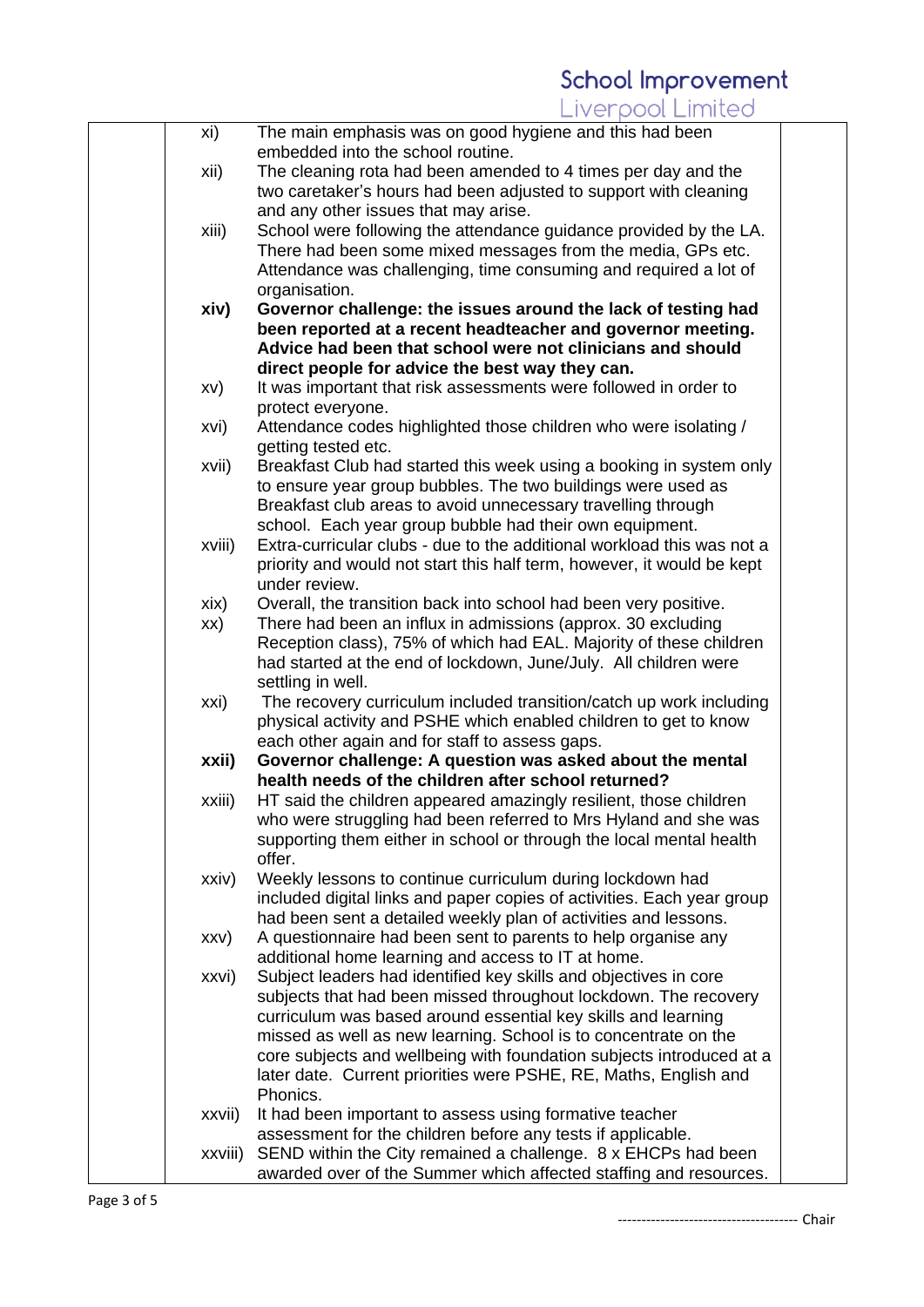|       | xxix)            | 1 x Reception child with high needs had been allocated a place,<br>however, school were struggling to meet the child's needs. It was<br>noted that top up funding applications had significantly increased<br>SENDCo workloads. |  |
|-------|------------------|---------------------------------------------------------------------------------------------------------------------------------------------------------------------------------------------------------------------------------|--|
|       | XXX)             | The SDP had been pushed back to October to give further time to<br>evaluate.                                                                                                                                                    |  |
|       | xxxi)            | Staff wellbeing was a priority.                                                                                                                                                                                                 |  |
|       | xxxii)           | Admin staff had been doing an excellent job during such stressful<br>times and school were looking to provide further admin support. An<br>advertisement for replacement admin for the junior office is currently<br>open.      |  |
|       | xxxiii)          | Staff absence due to self-isolating / childcare issues was an<br>ongoing situation. School were following the staff absence policy<br>and seeking HR advice.                                                                    |  |
|       | xxxiv)           | Staff taking previously booked holidays over the October half term<br>could potentially cause staffing challenges. A discussion ensued<br>around whether staff should be allowed to travel abroad at this time.                 |  |
|       |                  | xxxv) Governor challenge: it was suggested each case should be<br>reviewed separately.                                                                                                                                          |  |
|       |                  | xxxvi) It was noted that assemblies and the overall catholic life of the<br>school continued to take place in class and year group bubbles.                                                                                     |  |
|       |                  | xxxvii) Governor challenge: A governor asked if school had received                                                                                                                                                             |  |
|       |                  | any catch-up funding. Response: allocated funding was                                                                                                                                                                           |  |
|       |                  | expected to be paid at the end of October. Funding was also<br>due from the catch-up curriculum and schools could register                                                                                                      |  |
|       |                  | for this via a portal. 7 computers had been given out to                                                                                                                                                                        |  |
|       |                  | disadvantaged pupils. It was noted the computers remained<br>the property of the school.                                                                                                                                        |  |
|       |                  |                                                                                                                                                                                                                                 |  |
|       |                  | Governors expressed their gratitude and thanks to all the staff for the hard<br>work they had put in over the Summer. Governors offered to support the                                                                          |  |
|       |                  | school wherever possible.                                                                                                                                                                                                       |  |
|       |                  |                                                                                                                                                                                                                                 |  |
| 20/37 |                  | <b>BUDGET REPORT</b><br>lan Strom presented the 3-year projected budget to governors. The key points                                                                                                                            |  |
|       | were as follows: |                                                                                                                                                                                                                                 |  |
|       | i)               | Catch-up funding had been included based on £80 per pupil,                                                                                                                                                                      |  |
|       |                  | totalling £45,440. £26,509 would be allocated in the current<br>financial year and £18,931 in 2021-2022.                                                                                                                        |  |
|       | ii)              | The pay award had been budgeted at 3%, however it had been                                                                                                                                                                      |  |
|       |                  | awarded at 2.75% providing school with a saving.                                                                                                                                                                                |  |
|       | iii)             | There was a positive carry forward balance of £37,643. However,<br>savings would have to be made over the next 2 years.                                                                                                         |  |
|       | iv)              | The Colomendy insurance claim would reimburse Y6.                                                                                                                                                                               |  |
|       | V)               | There had been a claim for additional expenditure whilst operating                                                                                                                                                              |  |
|       |                  | as a Hub. The total claim was £16,053.                                                                                                                                                                                          |  |
|       | vi)<br>vii)      | School kept a detailed log for covid related expenses.<br>Governor challenge: a governor noted school would need to                                                                                                             |  |
|       |                  | work with the LA regarding a deficit reduction plan.                                                                                                                                                                            |  |
|       |                  | Governors thanked Ian for his report.                                                                                                                                                                                           |  |
| 20/38 |                  | <b>ANY OTHER BUSINESS</b>                                                                                                                                                                                                       |  |

-------------------------------------- Chair